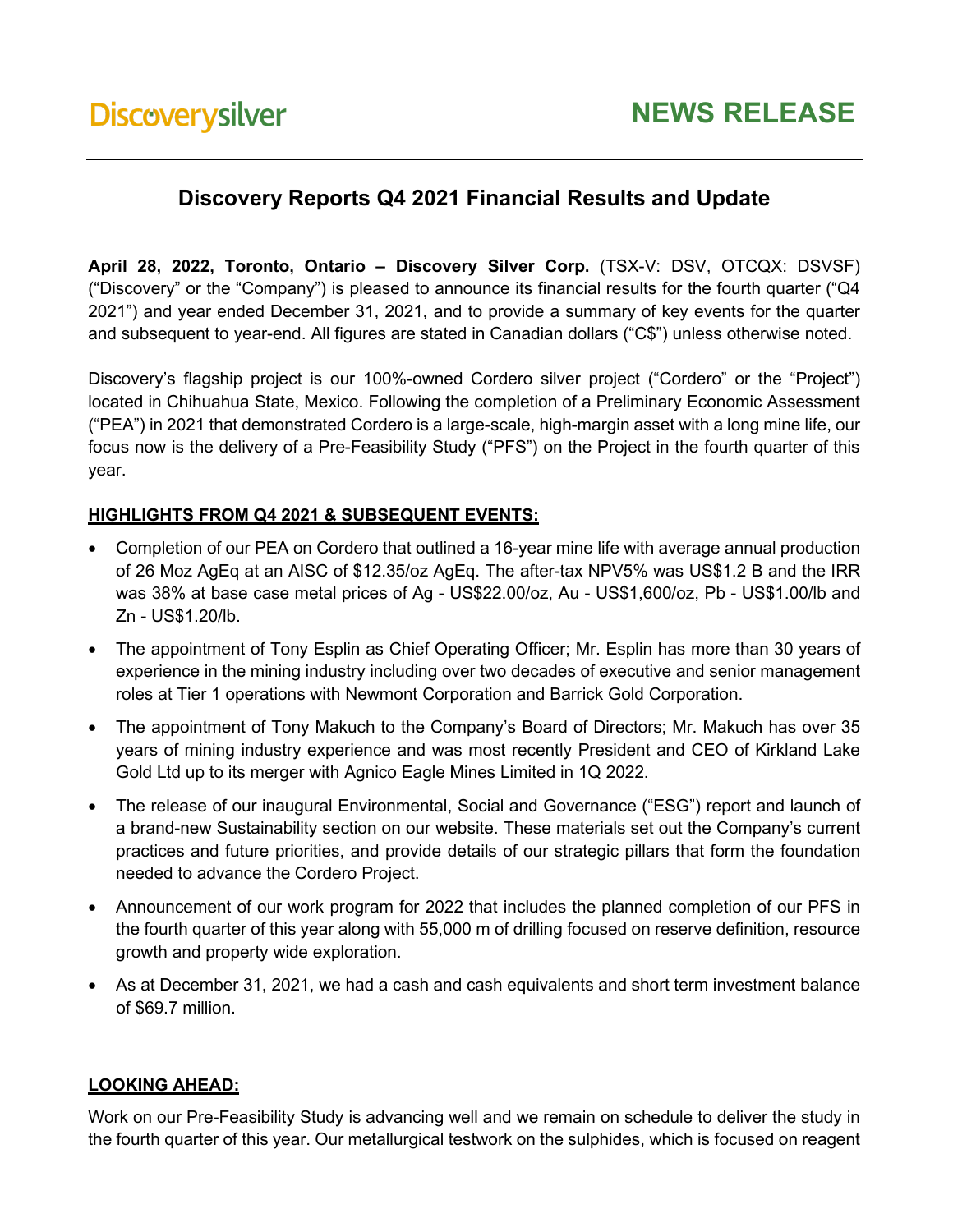optimization and the testing of high-grade samples ranging from 100 – 200 g/t AgEq to confirm grade versus recovery variability is now more than 50% complete. Our reserve definition drilling will wrap up later this quarter while our engineering drilling will commence in the coming weeks. We expect the PFS will continue to incorporate staged expansions of the processing facility and we will look to optimize the mining rates early in the mine life as well as the timing and size of the oxides/heap leach project to maximise capital efficiency.

In parallel with these work plans our ESG program continues to be an important area of focus, with our 2021 ESG report scheduled for issuance in the summer and key government and international accreditation certifications planned for completion in the second half of 2022. We also remain committed to the growth potential of Cordero with more than 30,000 m of drilling planned this year on resource expansion targets and our first ever drilling of five highly prospective property targets within 10 km of Cordero.

Our balance sheet remains exceptionally strong with a current cash balance of approximately \$60 million and no debt. This puts us in a very strong position to fund all our activities at Cordero in 2022, as well as all necessary work to advance Cordero to a construction decision through the completion of a Definitive Feasibility Study currently scheduled for the second half of 2023.

# **SUMMARY OF Q4 2021 & SUBSEQUENT EVENTS:**

#### *Environment, Social, Governance:*

# Inaugural ESG Report / Sustainability website launch

In the fourth quarter we released our first Environmental, Social and Governance ("ESG") report and launched a brand-new Sustainability section of our website. Report highlights include:

- Over \$1.7 million in goods and services purchased from local Mexican businesses;
- Over \$1.3 million in salaries and benefits paid to local employees;
- Total workforce of 124 includes 58 employees (89% Mexican) and 66 contractors (98% Mexican);
- Total GHG emissions of 167 tonnes of  $CO<sub>2</sub>$  equivalent;
- Total water withdrawal of 36,017  $\text{m}^3$  and total water discharged of 36,007  $\text{m}^3$ ; and
- Zero fatalities and only 5 first-aid incidents

The full ESG Report is available in English and Spanish for download at: www.discoverysilver.com/sustainability

# *Projects:*

# Preliminary Economic Assessment (PEA)

On November 30, 2021, we announced the results from the PEA on Cordero. Highlights from the study include (all figures are in USD unless otherwise noted):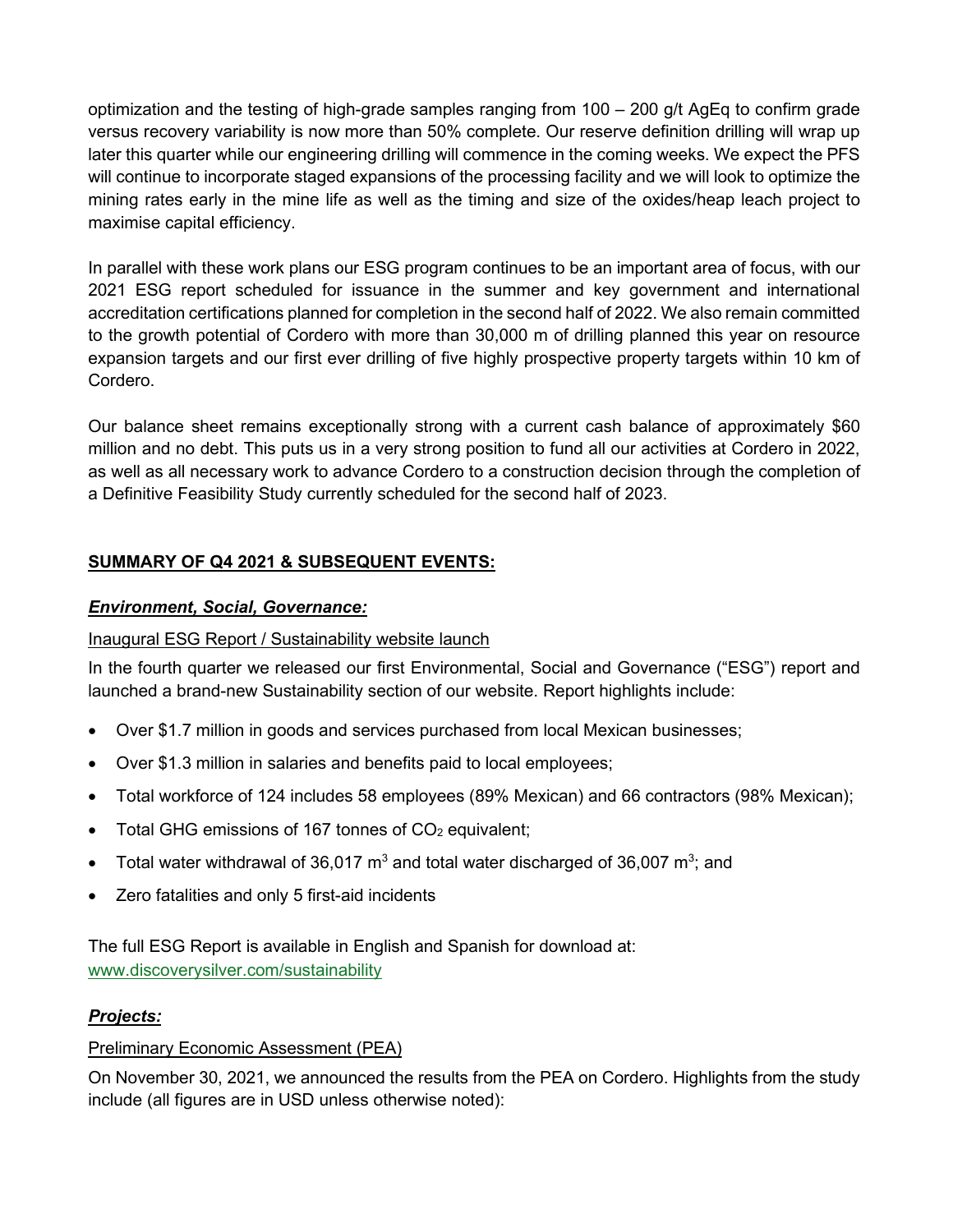- **Excellent project economics:** Base Case after-tax NPV5% of \$1.2 B (C\$1.5 B) and IRR of 38% (Ag - \$22.00/oz, Au - \$1,600/oz, Pb - \$1.00/lb and Zn - \$1.20/lb).
- **Exceptional silver price leverage:** Upside Case after-tax NPV5% of \$1.9 B (C\$2.4 B) and IRR of 55% (Ag - \$27.50/oz, Au - \$1,880/oz, Pb - \$1.10/lb and Zn - \$1.45/lb based on one-year trailing 90th percentile prices).
- **Large-scale, high-margin, long mine life asset:** 16-year mine life with average annual production of 26 Moz AgEq at an AISC of \$12.35/oz AgEq.
- **Low capital intensity:** initial development capex of \$368 M; attractive NPV-to-capex ratio of 3.2x.
- **Rapid payback:** post-tax payback of 2.0 years for Base Case and 1.4 years for Upside Case.
- **Technically robust study:** 99% of tonnes processed in the PEA mine plan are in the Measured & Indicated category; process design and metallurgical recovery estimates are based on the Company's comprehensive 2021 metallurgical testwork program.
- **Silver-dominant revenues:** silver represents +60% of the net smelter return in the first five years of the mine life and +50% of the net smelter return over the life of mine, in-line with the senior/midtier silver producer group.

The PEA was based on an updated Mineral Resource Estimate that was press released on October 20, 2021. Further details on the PEA results can be found in our news release dated November 30, 2021. Supporting technical disclosure and further details on the Mineral Resource Estimate can be found at the bottom of this release.

# Phase 2 drilling

Subsequent to the year ended December 31, 2021, we announced two sets of drill results from our ongoing Phase 2 drill program. Phase 2 drilling will continue through the remainder of the year and will be focused on three key areas: (1) Pre-Feasibility Study drilling consisting of reserve definition and engineering drilling; (2) resource expansion in the northeast of the deposit and at depth; and (3) initial drill testing of five property-wide targets on the Company's extensive land package. There are currently four drill rigs operating on site.

**PFS Drilling** – highlight intercepts from upgrading resources for inclusion in the PFS include:

- **49.9 m averaging 247 g/t AgEq** from 124.5 m (99 g/t Ag, 0.26 g/t Au, 1.9% Pb and 1.8% Zn) including **21.4 m averaging 446 g/t AgEq** (185 g/t Ag, 0.46 g/t Au, 3.5% Pb & 3.2% Zn) in hole C21-533
- **46.8 m averaging 288 g/t AgEq** from 366.5 m (61 g/t Ag, 0.07 g/t Au, 1.4% Pb and 4.8% Zn) in hole C21-556
- **113.6 m averaging 101 g/t AgEq** from 160.9 m (28 g/t Ag, 0.09 g/t Au, 0.2% Pb and 1.6% Zn) in hole C21-555
- **165.0 m averaging 92 g/t AgEq** from 399.8 m (33 g/t Ag, 0.06 g/t Au, 0.7% Pb and 0.9% Zn) including **31.3 m averaging 141 g/t AgEq** (58 g/t Ag, 0.07 g/t Au, 1.1% Pb & 1.2% Zn) in hole C21- 545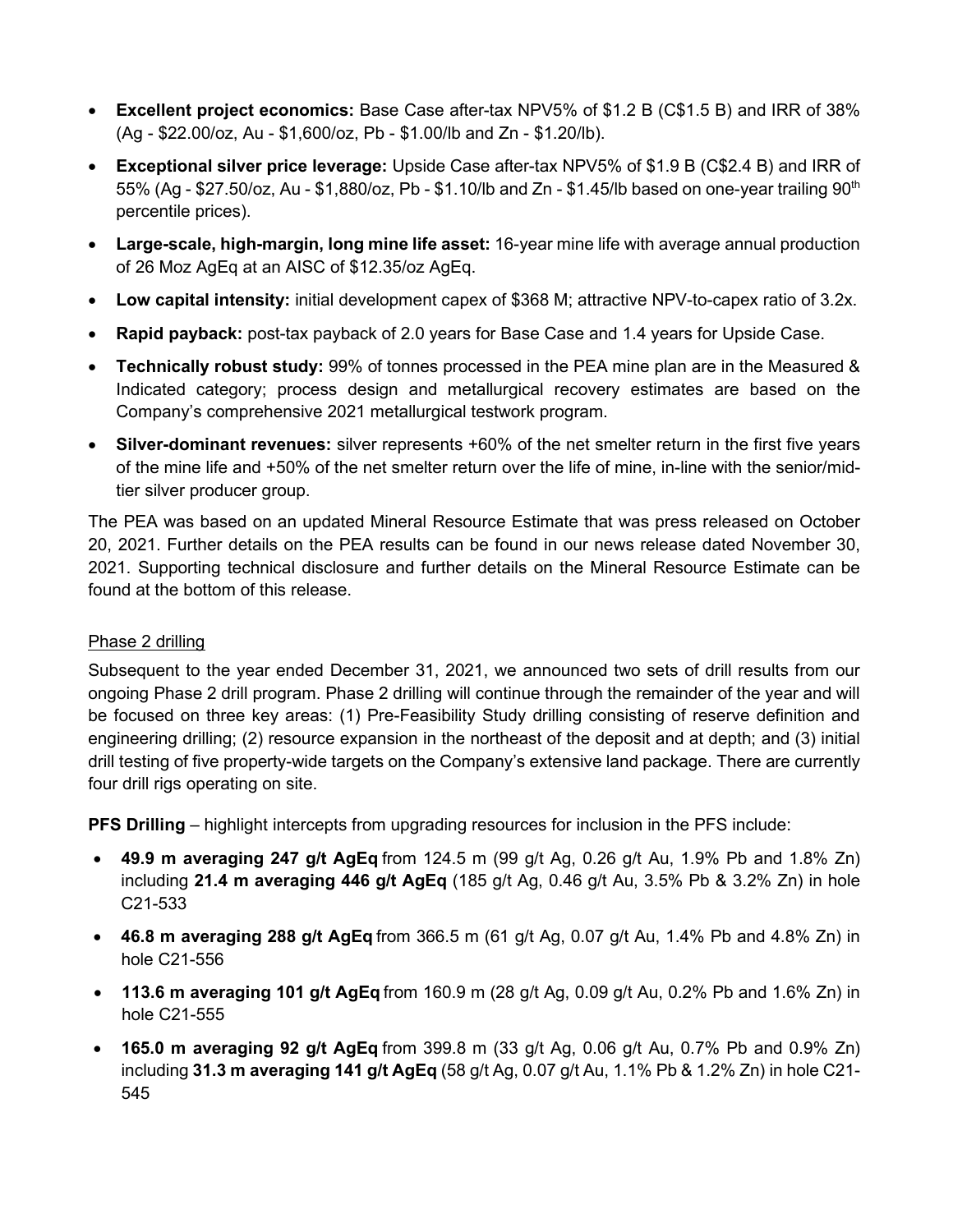- **38.6 m averaging 189 g/t AgEq** from 191.8 m (91 g/t Ag, 0.11 g/t Au, 1.3% Pb and 1.3% Zn) beneath the PEA pit in hole C21-573
- **32.3 m averaging 142 g/t AgEq** from 28.5 m (70 g/t Ag, 0.12 g/t Au, 0.8% Pb and 1.0% Zn) on the margins of the PEA pit in hole C21-538

**Resource Expansion Drilling** *–* highlight intercepts from outside the resource pit constraint include:

- **45.6 m averaging 328 g/t AgEq** from 327.0 m (125 g/t Ag, 0.54 g/t Au, 2.0% Pb and 2.7% Zn) including **17.4 m averaging 674 g/t AgEq** (254 g/t Ag, 0.94 g/t Au, 4.0% Pb & 6.1% Zn) in hole C21-575
- **44.5 m averaging 106 g/t AgEq** from 355.7 m (20 g/t Ag, 0.03 g/t Au, 0.1% Pb and 2.2% Zn) in hole C21-549

For further details on the drill results noted above refer to our news releases dated February 10 and March 31, 2022. Supporting Technical Disclosure for drill results can be found at the end of this release

# **SELECTED FINANCIAL DATA:**

The following selected financial data is summarized from the Company's consolidated financial statements and related notes thereto (the "Financial Statements") for the year ended December 31, 2021, and the Management's Discussion and Analysis ("MD&A") for the year ended December 31, 2021.

A copy of the Financial Statements and MD&A is available at www.discoverysilver.com or on SEDAR at www.sedar.com.

| Net loss                                  | Q4 2021     |   | Q4 2020       |
|-------------------------------------------|-------------|---|---------------|
| Total<br>(a)                              | (7,098,928) |   | (6, 125, 457) |
| (b) basic and diluted per share           | (0.02)      | S | (0.02)        |
| Net loss & total comprehensive loss       | (7,030,220) |   | (5,455,362)   |
| Total weighted average shares outstanding | 329,898,229 |   | 302,368,222   |

|                                     | <b>December 31, 2021</b> |      | December 31, 2020 |
|-------------------------------------|--------------------------|------|-------------------|
| Cash, cash equivalents & short-term |                          |      |                   |
| investments                         | 69,748,652 \$            |      | 82,547,897        |
| Total assets                        | $107,790,755$ \\$        |      | 111,564,881       |
| Total current liabilities           | $1,704,530$ \\$          |      | 982,260           |
| <b>Total liabilities</b>            | 1,704,530                | 1\$  | 1,023,349         |
| Working capital                     | 69,611,661               | l \$ | 82,435,046        |
| <b>Total Shareholders' equity</b>   | 106,086,225 \$           |      | 110,541,532       |

# **About Discovery**

Discovery's flagship project is its 100%-owned Cordero project, one of the world's largest silver deposits. The PEA completed in November 2021 demonstrates that Cordero has the potential to be developed into a highly capital efficient mine that offers the combination of margin, size and scaleability.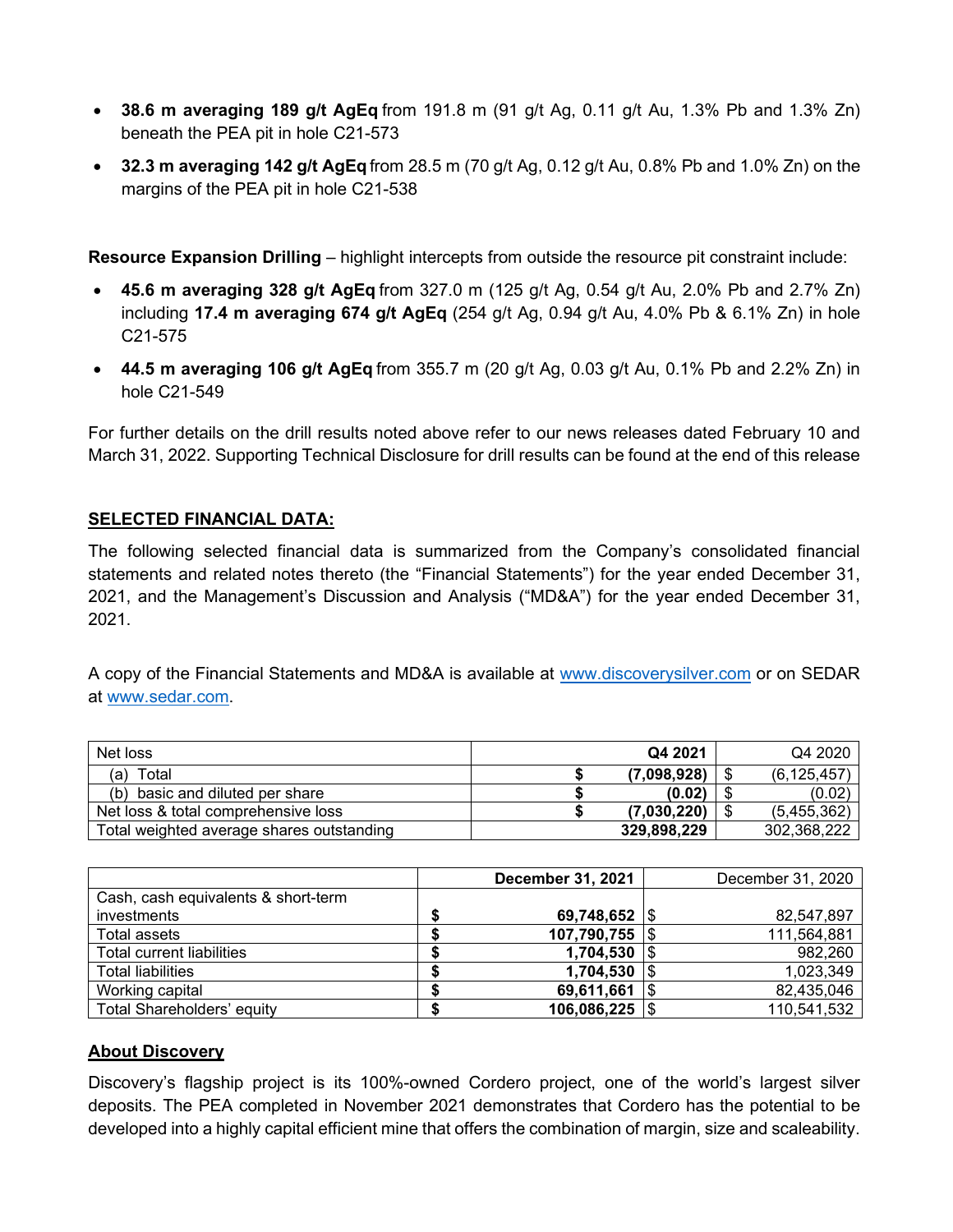Cordero is located close to infrastructure in a prolific mining belt in Chihuahua State, Mexico. Continued exploration and project development at Cordero is supported by a strong balance sheet with a current cash balance of approximately C\$60 million.

On Behalf of the Board of Directors, **Taj Singh, M.Eng, P.Eng, CPA,**  President, Chief Executive Officer and Director *For further information contact:* 

**Forbes Gemmell, CFA** VP Corporate Development & Investor Relations Phone: 416-613-9410 Email: forbes.gemmell@discoverysilver.com Website: www.discoverysilver.com

# **TECHNICAL NOTES & REFERENCES:**

**Drill results:** all drill results in this news release are rounded. Assays are uncut and undiluted. Widths are drilled widths, not true widths, as a full interpretation of the actual orientation of mineralization is not complete. As a guideline, intervals with disseminated mineralization were chosen based on a 25 g/t AgEq cutoff with no more than 10 m of dilution. AgEq calculations are used as the basis for total metal content calculations given Ag is the dominant metal constituent as a percentage of AgEq value in approximately 70% of the Company's mineralized intercepts. AgEq calculations for reported drill results are based on USD \$22.00/oz Ag, \$1,600/oz Au, \$1.00/lb Pb, \$1.20/lb Zn. The calculations assume 100% metallurgical recovery and are indicative of gross in-situ metal value at the indicated metal prices. Refer to notes below for metallurgical recoveries assumed in the 2021 PEA completed on Cordero.

**Sample analysis and QA/QC Program:** True widths of reported drill intercepts have not been determined. Assays are uncut except where indicated. All core assays are from HQ drill core unless stated otherwise. Drill core is logged and sampled in a secure core storage facility located at the project site 40km north of the city of Parral. Core samples from the program are cut in half, using a diamond cutting saw, and are sent to ALS Geochemistry-Mexico for preparation in Chihuahua City, Mexico, and subsequently pulps are sent to ALS Vancouver, Canada, which is an accredited mineral analysis laboratory, for analysis. All samples are prepared using a method whereby the entire sample is crushed to 70% passing -2mm, a split of 250g is taken and pulverized to better than 85% passing 75 microns. Samples are analyzed for gold using standard Fire Assay-AAS techniques (Au-AA24) from a 50g pulp. Over limits are analyzed by fire assay and gravimetric finish. Samples are also analyzed using thirty three-element inductively coupled plasma method ("ME-ICP61"). Over limit sample values are re-assayed for: (1) values of zinc  $> 1\%$ ; (2) values of lead  $> 1\%$ ; and (3) values of silver  $> 100$  g/t. Samples are re-assayed using the ME-OG62 (high-grade material ICP-AES) analytical package. For values of silver greater than 1,500 g/t, samples are re-assayed using the Ag-CON01 analytical method, a standard 30 g fire assay with gravimetric finish. Certified standards and blanks are routinely inserted into all sample shipments to ensure integrity of the assay process. Selected samples are chosen for duplicate assay from the coarse reject and pulps of the original sample. No QAQC issues were noted with the results reported herein.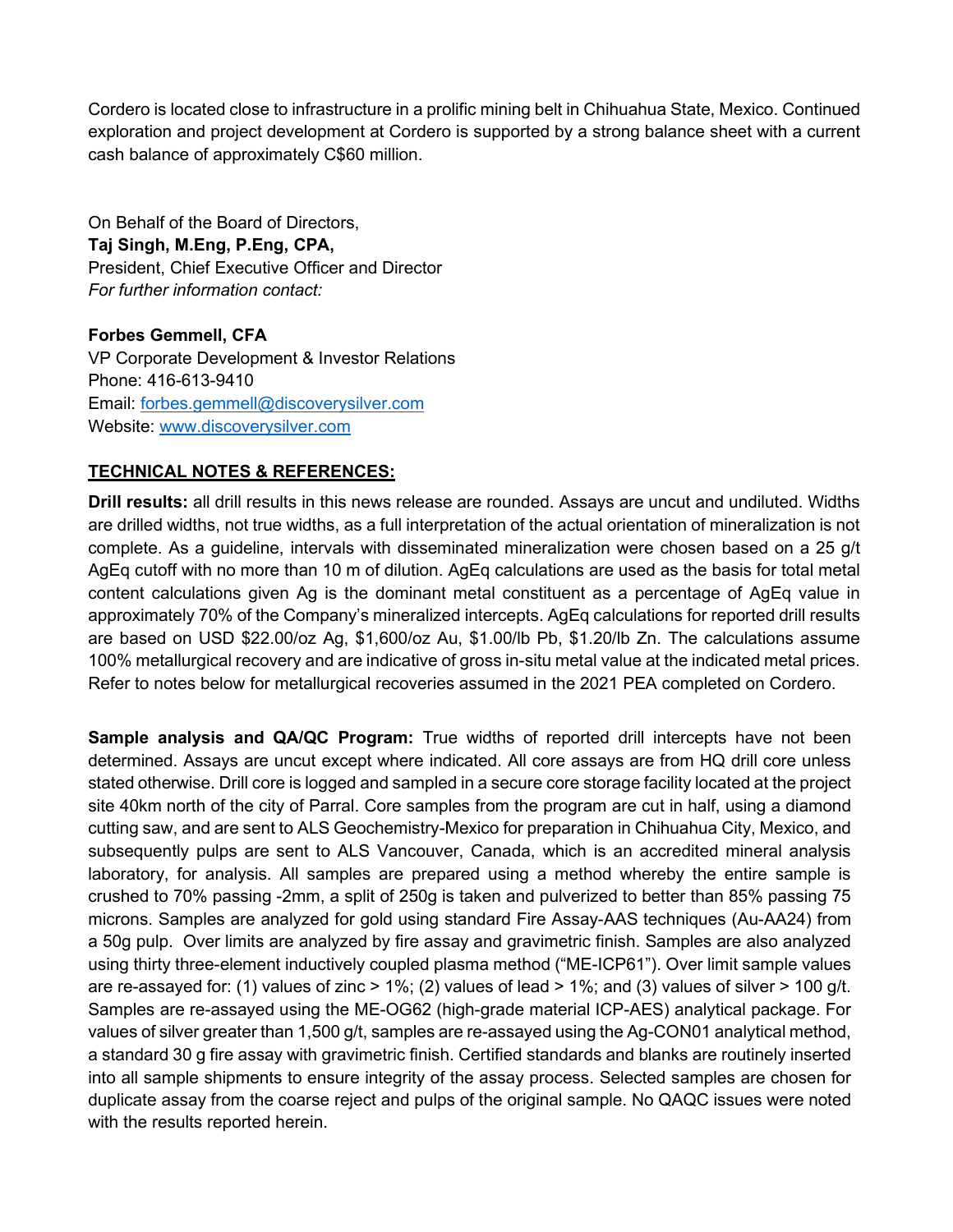#### **Mineral Resource Estimate:**

| NSR \$/t<br>cut-off | <b>Class</b>    | <b>Tonnes</b> | Grade |       |      |      |       | <b>Contained Metal</b> |       |       |       |       |
|---------------------|-----------------|---------------|-------|-------|------|------|-------|------------------------|-------|-------|-------|-------|
|                     |                 |               | Ag    | Au    | Pb   | Zn   | AgEq  | Ag                     | Au    | Pb    | Zn    | AgEq  |
|                     |                 | (Mt)          | (g/t) | (g/t) | (%)  | (%)  | (g/t) | (Moz)                  | (koz) | (MIb) | (MIb) | (Moz) |
| \$7.25/t            | Measured        | 128           | 22    | 0.08  | 0.31 | 0.52 | 52    | 89                     | 328   | 881   | 1,470 | 212   |
|                     | Indicated       | 413           | 19    | 0.05  | 0.28 | 0.51 | 47    | 255                    | 707   | 2,543 | 4,663 | 625   |
|                     | M&I             | 541           | 20    | 0.06  | 0.29 | 0.51 | 48    | 344                    | 1,035 | 3,424 | 6,132 | 837   |
|                     | <b>Inferred</b> | 108           | 14    | 0.03  | 0.19 | 0.38 | 34    | 49                     | 99    | 451   | 909   | 119   |

#### *Sulphide Resource (assumed to be processed via mill/flotation)*

*Oxide/Transition Resource (assumed to be processed by heap leaching)*

| NSR \$/t cut-<br>off | <b>Class</b>    | <b>Tonnes</b> | Grade |       |       | <b>Contained Metal</b> |       |       |                             |  |
|----------------------|-----------------|---------------|-------|-------|-------|------------------------|-------|-------|-----------------------------|--|
|                      |                 |               | Ag    | Au    | AgEq  | Ag                     | Au    | AgEq  | % Oxide / %<br><b>Trans</b> |  |
|                      |                 | (Mt)          | (g/t) | (g/t) | (g/t) | (Moz)                  | (koz) | (Moz) |                             |  |
| \$4.78/t             | Measured        | 23            | 20    | 0.06  | 25    | 15                     | 43    | 19    | 92%/8%                      |  |
|                      | Indicated       | 75            | 19    | 0.05  | 23    | 45                     | 125   | 56    | 87% / 13%                   |  |
|                      | M&I             | 98            | 19    | 0.05  | 23    | 60                     | 168   | 74    | 88% / 12%                   |  |
|                      | <b>Inferred</b> | 35            | 16    | 0.04  | 20    | 18                     | 44    | 22    | 63% / 37%                   |  |

#### *Supporting Technical Disclosure for Resource:*

- Mineral resources that are not mineral reserves do not have demonstrated economic viability.
- AgEq for the Sulphide Resource is calculated as  $Aq + (Au \times 16.07) + (Pb \times 32.55) + (Zn \times 35.10)$ ; these factors are based on commodity prices of Ag - \$24.00/oz, Au - \$1,800/oz, Pb - \$1.10/lb, Zn  $-$  \$1.20/lb and assumed recoveries of Ag  $-$  84%, Au  $-$  18%, Pb  $-$  87% and Zn  $-$  88%.
- AgEq for the Oxide/Transition Resource is calculated as Ag + (Au x 87.5); this factor is based on commodity prices of Ag - \$24.00/oz and Au - \$1,800/oz and assumed recoveries of Ag – 60% and  $Au - 70%$ .
- The Resource is constrained by a pit optimisation based on the following commodity prices: Ag \$24.00/oz, Au - \$1,800/oz, Pb - \$1.10/lb, Zn - \$1.20/lb. Additional parameters for the pit constraint are provided in the October 20, 2021, press release.
- Individual metals are reported at 100% of in-situ grade.
- The effective date of the Resource is October 20, 2021, and is based on drilling through July 2021.
- There are no known legal, political, environmental or other risks that could materially affect the potential development of the Resource.
- A full technical report titled *Mineral Resource Update of the Cordero Silver Project Chihuahua State, Mexico,* dated October 20, 2021, is available on SEDAR and on the Company's website.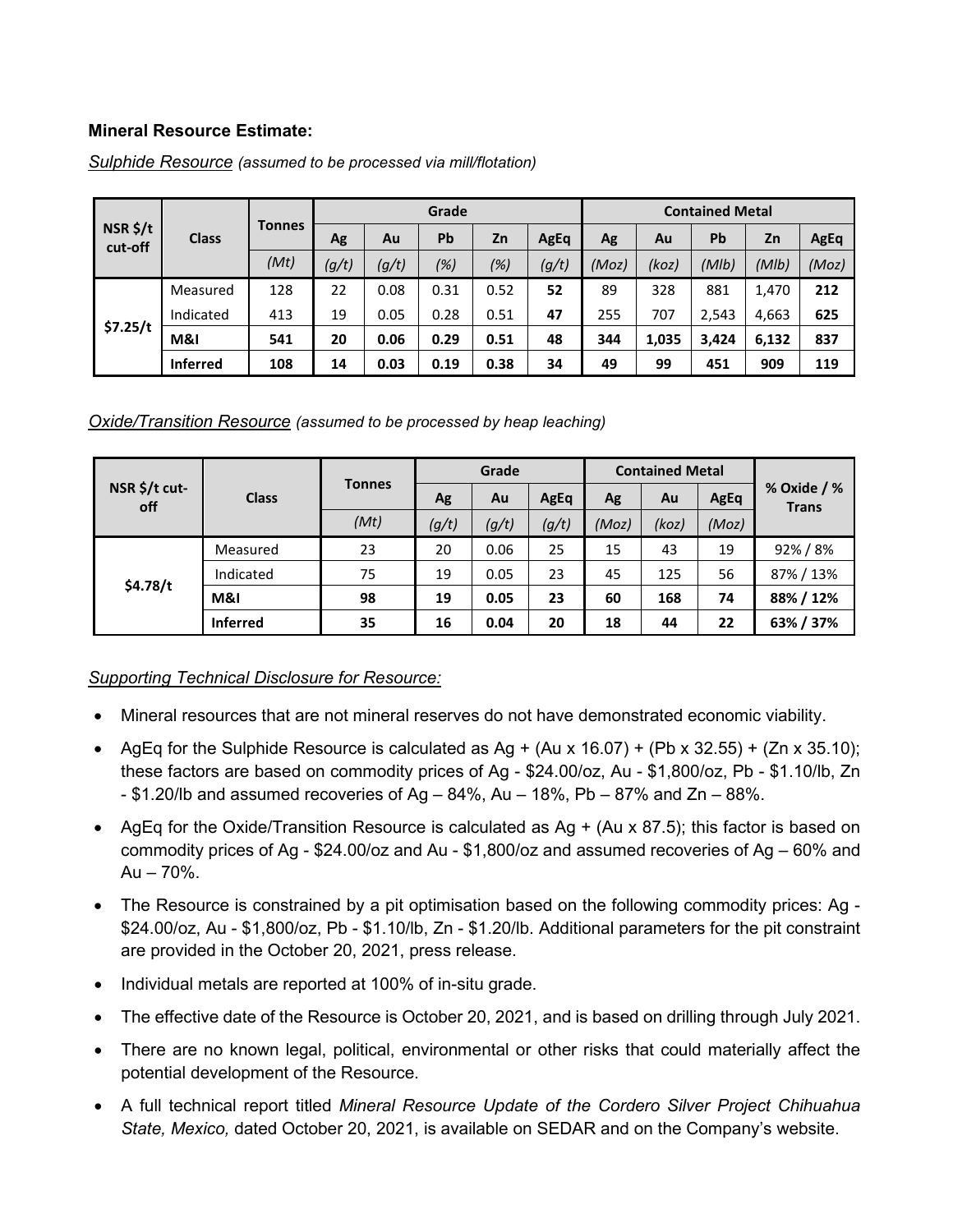#### **Preliminary Economic Assessment:**

The most recent technical report for the Cordero Project is the 2021 Preliminary Economic Assessment (PEA). The PEA was completed by Ausenco Engineering Canada Inc. with support from AGP Mining Consultants Inc. and Knight Piésold and Co. (USA). The full technical report supporting the PEA is available on Discovery's website and on SEDAR under Discovery Silver Corp.

#### *Supporting Technical Disclosure for the PEA:*

- Inferred material, representing 0.9% of the mill feed, is included in the total mill feed. Inferred resources are considered too speculative geologically to have economic considerations applied to them that would enable them to be categorized as reserves.
- Mineral resources that are not mineral reserves do not have demonstrated economic viability.
- Readers are cautioned that the PEA is preliminary in nature and that there is no certainty the estimates utilized in the PEA will be realized.
- AgEq is calculated based on the following commodity prices: Ag \$22.00/oz, Au \$1,600/oz, Pb \$1.00/lb and Zn - \$1.20/lb.
- All-in Sustaining cost (AISC) is calculated as: [Operating costs (mining, processing and G&A) + Royalties + Concentrate Transportation + Treatment & Refining Charges + Concentrate Penalties + Sustaining Capital (includes capital for TMF dams lifts with capacity for less than five years) + Closure Costs] / Payable AgEq ounces
- A full technical report titled *Preliminary Economic Assessment of the Cordero Silver Project Chihuahua State, Mexico,* dated November 30, 2021, is available on SEDAR and on the Company's website. The report was authored by Ausenco Engineering Canada Inc. with support from AGP Mining Consultants Inc. and Knight Piésold and Co. (USA).

**Qualified Person:** Gernot Wober, P.Geo, VP Exploration, Discovery Silver Corp., is the Company's designated Qualified Person for this news release within the meaning of National Instrument 43-101 Standards of Disclosure for Mineral Projects ("NI 43-101") and has reviewed and validated that the information contained in this news release is accurate.

*Neither TSX Venture Exchange nor its Regulation Services Provider (as that term is defined in policies of the TSX Venture Exchange) accepts responsibility for the adequacy or accuracy of this release.* 

*This news release is not for distribution to United States newswire services or for dissemination in the United States.*

This news release does not constitute an offer to sell or a solicitation of an offer to buy nor shall there be any sale of any of the securities in any jurisdiction in which such offer, solicitation or sale would be unlawful, including any of the securities in the United States of America. The securities have not been and will not be registered under the United States Securities Act of 1933, as amended (the "1933 Act") or any state securities laws and may not be offered or sold within the United States or to, or for account or benefit of, U.S. Persons (as defined in Regulation S under the 1933 Act) unless registered under the 1933 Act and applicable state securities laws, or an exemption from such registration requirements is available.

#### *Cautionary Note Regarding Forward-Looking Statements*

This news release may include forward-looking statements that are subject to inherent risks and uncertainties. All statements within this news release, other than statements of historical fact, are to be considered forward looking. Although Discovery believes the expectations expressed in such forward-looking statements are based on reasonable assumptions, such statements are not guarantees of future performance and actual results or developments may differ materially from those described in forward-looking statements. Such statements include but are not limited to: the timeline for the execution and completion of the Phase 2 drill program including the impacts and benefits; the timeline and anticipated results to be included in the Resource update including the impact and benefits; the timeline and anticipated results to be included in the Preliminary Economic Assessment including the impact and benefits; Factors that could cause actual results to differ materially from those described in forward-looking statements include fluctuations in market prices, including metal prices, continued availability of capital and financing, and general economic, market or business conditions. There can be no assurances that such statements will prove accurate and, therefore, readers are advised to rely on their own evaluation of such uncertainties. Discovery does not assume any obligation to update any forward-looking statements except as required under applicable laws. For a detailed discussion on the risks faced by the Company, refer